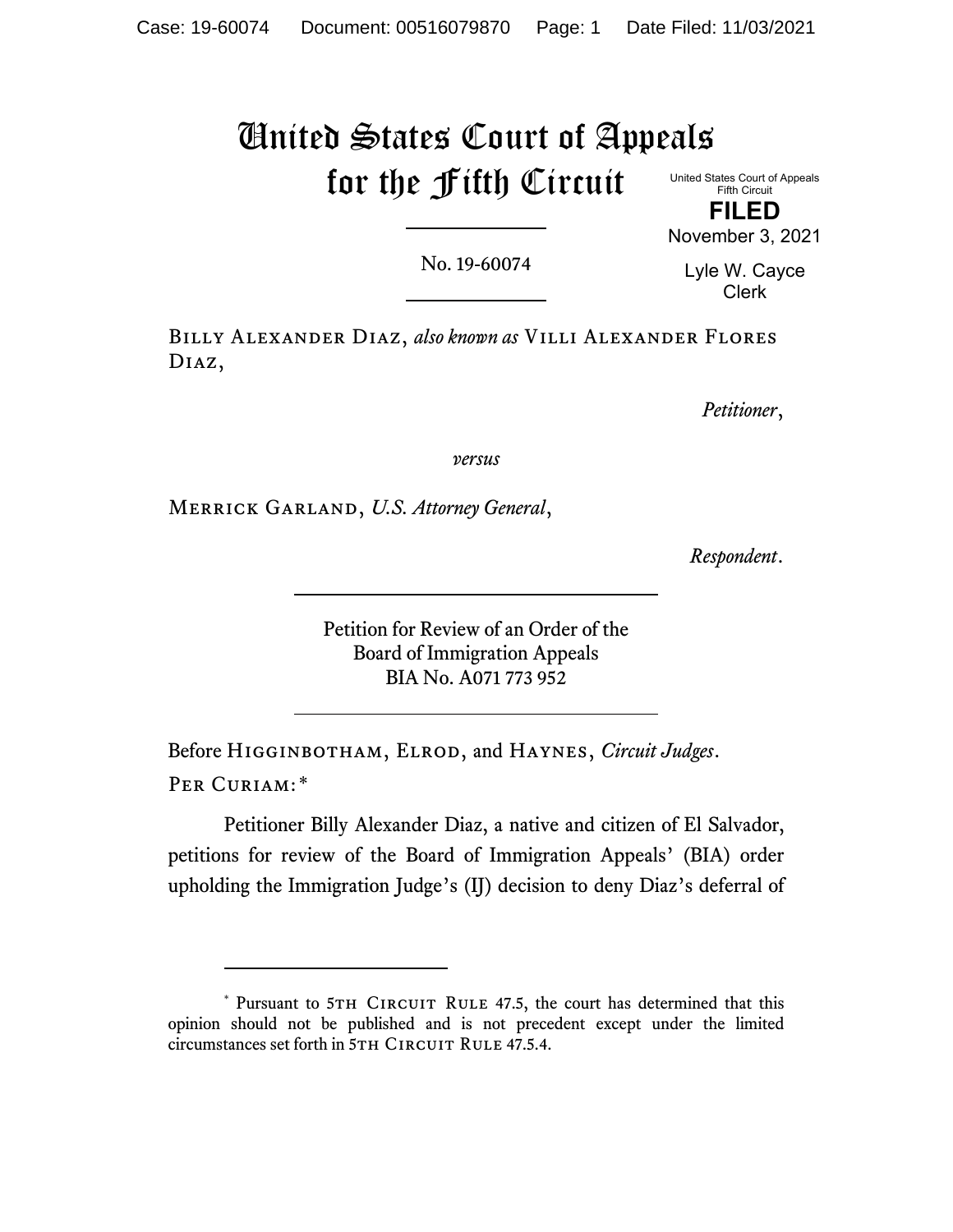removal under the Convention Against Torture (CAT). We DENY the petition for review.

I.

Diaz first entered the United States as a minor with his mother and brother in 1991. In 1994, Diaz was granted voluntary departure when his family's applications for asylum and withholding of removal were denied, but he did not depart and remained illegally in the United States. During this time, Diaz was separately convicted of the attempted sale of cocaine and the sale of cocaine. Accordingly, in 2008, Diaz was removed from the United States and returned to El Salvador.

Six years after his return to El Salvador, Diaz allegedly witnessed two men in police uniforms shoot and kill three individuals in a taxi. Before retreating, the two shooters "stare[d]" at Diaz in a menacing fashion. About ten days later, three men in police uniforms arrived at Diaz's home. After ordering Diaz to let them in, the men beat Diaz, searched his house, put a gun to his head, and told him that he "had to disappear from there, leave the country and never go back." The men also inspected Diaz's body for gang tattoos and confiscated his El Salvadoran national ID card.Diaz did not report to the police either this attack or the murder that he witnessed for fear of reprisal. The day after the attack, Diaz fled El Salvador. He entered the United States illegally at Eagle Pass, TX, just over a year later, and was apprehended near Carrizo Springs, TX three days after his arrival.

Shortly thereafter, the 2008 order of removal against Diaz was restored, prompting Diaz to move for withholding of removal under 8 U.S.C. § 1231(b)(3) and deferral of removal under the CAT. In addition to his own testimony, Diaz provided letters from his wife and a friend back in El Salvador, along with a newspaper article about the shooting, all purporting to show that the police were responsible for both the shooting and Diaz's assault. Despite finding that Diaz was a credible witness, the IJ denied deferral of removal and ruled that Diaz's drug conviction prohibited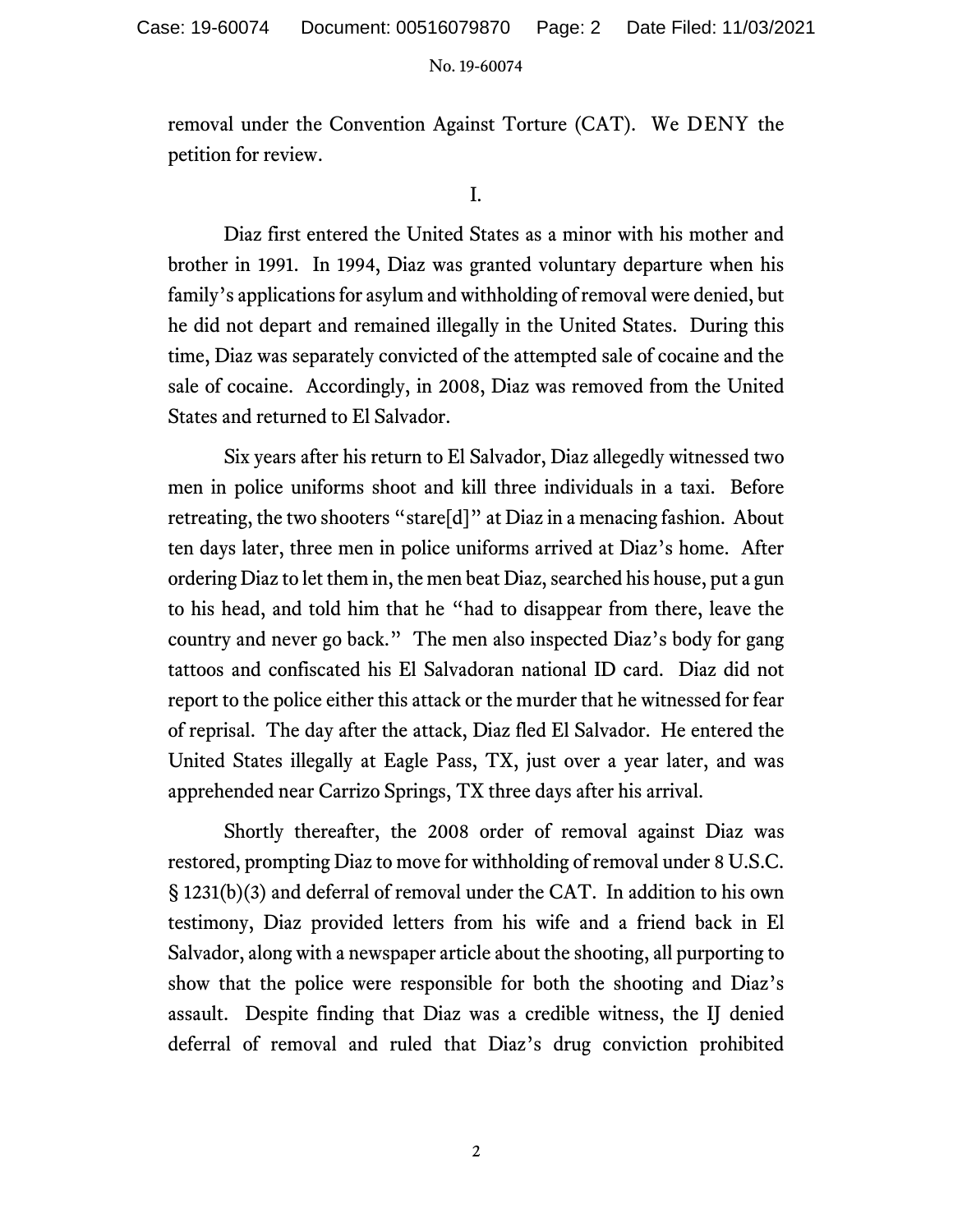withholding of removal. On appeal, the BIA remanded "for supplemental fact-finding" for more meaningful review.

On remand, Diaz presented additional evidence. This included the testimony of Robert Kirkland, a professor of Latin American affairs and retired U.S. Army lieutenant colonel; the State Department's 2016 and 2017 Human Rights Reports on El Salvador; and two articles by the Washington Office on Latin America, a research and advocacy organization. The IJ again denied relief because Diaz did not prove that the shooters or his assailants were police officers, or that the two events were connected. In particular, the newspaper article identified the shooters as "gang member[s]"—a major discrepancy with Diaz's claim. The letters from Diaz's friend and wife also failed to show that his assailants were police officers. Because Diaz failed to corroborate these claims, the IJ ruled that Diaz failed to show that it was more likely than not he would be subjected to torture by state action upon return to El Salvador. Diaz appealed under the CAT and the BIA affirmed. Diaz appealed to this court.

# II.

Typically, we may review only the BIA's order. *Mikhael v. I.N.S.*, 115 F.3d 299, 302 (5th Cir. 1997). But if the BIA adopts the IJ's findings and conclusions, we may review the IJ's order too. *Wang v. Holder*, 569 F.3d 531, 536 (5th Cir. 2009). Because the BIA adopted much of the IJ's analysis, we may review the IJ's order here.

We review the BIA's legal determinations *de novo*, with deference to the BIA. *Vasquez-Martinez v. Holder*, 564 F.3d 712, 715 (5th Cir. 2009). We review factual findings to ensure they are supported by substantial evidence. *Mikhael*, 115 F.3d at 302. Factual findings are not supported by substantial evidence only if the facts are "so compelling that no reasonable factfinder could fail to find the requisite fear of persecution." *Id.* (quoting *I.N.S. v. Elias–Zacarias*, 502 U.S. 478, 483–84 (1992)).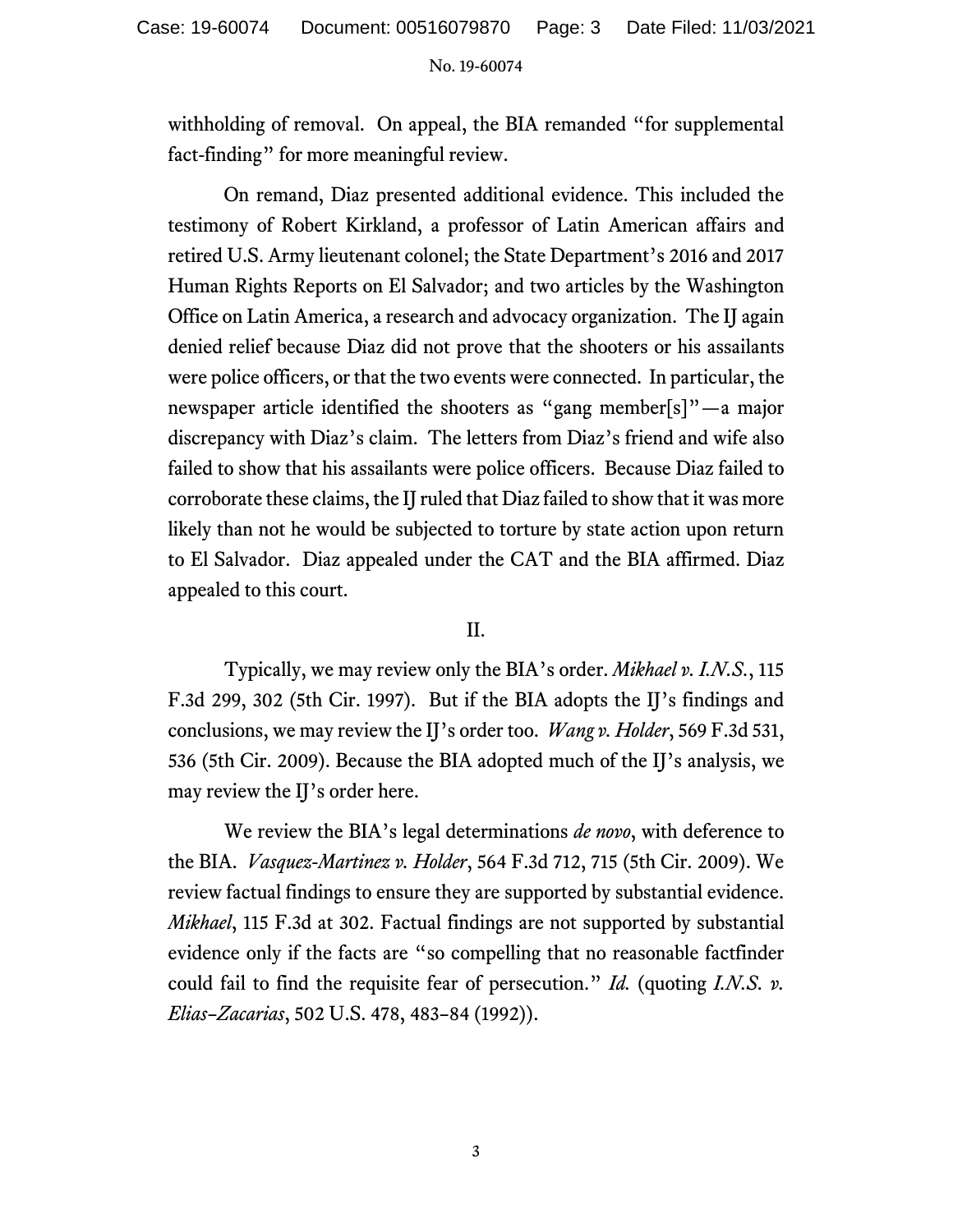Case: 19-60074 Document: 00516079870 Page: 4 Date Filed: 11/03/2021

#### No. 19-60074

# III.

To succeed on a claim under the CAT, the petitioner must show "a likelihood of torture upon return [home]." *Tamara-Gomez v. Gonzales*, 447 F.3d 343, 350 (5th Cir. 2006). Importantly, the torture must be "inflicted by or at the instigation of or with the consent or acquiescence of a public official or other person acting in an official capacity." *Chen v. Gonzales*, 470 F.3d 1131, 1141 (5th Cir. 2006) (quoting 8 C.F.R. § 208.18(a)(1)). Diaz must prove that: (1) it is more likely than not that he will be tortured upon return home; and (2) there is "sufficient state action involved in that torture." *Garcia v. Holder*, 756 F.3d 885, 891 (5th Cir. 2014); *see* 8 C.F.R. §§ 208.16(c)(2), 208.18(a)(1).

## A.

Before assessing the merits, we must discuss jurisdiction. 8 U.S.C. § 1252(a)(2)(C) provides that "no court shall have jurisdiction to review any final order of removal against an alien who is removable by reason of having committed [certain criminal offenses]." But the Supreme Court has ruled recently that a CAT order is not a *final* order of removal. *Nasrallah v. Barr*, 140 S. Ct. 1683, 1691 (2020). Therefore, even if Diaz did commit the criminal offenses specified in  $\S 1252(a)(2)(C)$  and we would otherwise not have jurisdiction, we do have jurisdiction because this is not a final order of removal.

## B.

Diaz has the burden of proof for establishing that he satisfies the requirements for relief from removal.  $8 \text{ U.S.C.} \$   $1229a(c)(4)(A)(i)$ . To meet this burden, the petitioner must show that he "is credible, is persuasive, and refers to specific facts sufficient to demonstrate that [he] has satisfied [his] burden of proof." *Id.* § 1229a(c)(4)(B). Even if Diaz meets this burden, the IJ can request corroborating evidence. *Id.* Diaz must provide that evidence unless he can prove that it cannot be reasonably obtained. *Id.*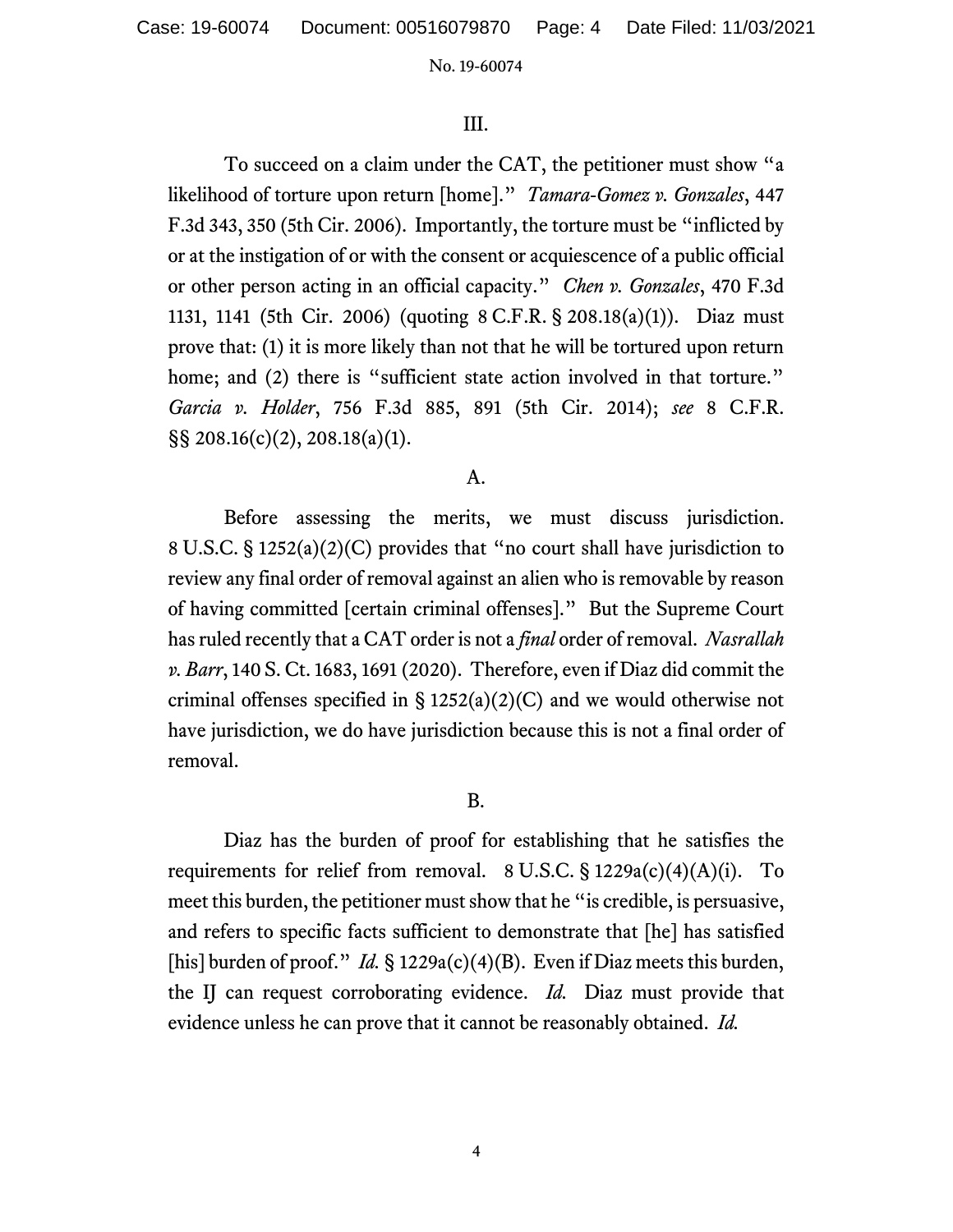Here, although the IJ found Diaz to be credible, it required corroborating evidence because of inconsistencies in his testimony, which Diaz failed to provide. Diaz claimed the shooters were police officers and that his assailants were also police officers (who knew he witnessed the shooting). But the newspaper article that Diaz submitted stated otherwise. The article indicated that the shooting was a "quarrel between gangs" and that at least one of the victims was a gang member. Diaz claimed that the newspaper blamed gangs by default. Further, Diaz claimed that the shooters "stared" at him from "a little bit far away," but it is not clear how the shooters would know how to find him. Diaz claimed that he lived in a small town, so the shooters could easily ask around. But that contradicts Diaz's claim that he did not tell anyone about the shooting, including the police.

It is also not clear that the shooters were the same individuals as Diaz's assailants (or that they even knew that he witnessed the shooting). It is possible that both incidents involved police officers, as Diaz claimed. But it is also possible that both incidents involved only gang members. The assailants purportedly told Diaz that he knew why they were there, but they gave no motive aside from this opaque statement. If Diaz's assailants were police officers, it is unclear why they waited a week and a half to threaten him, or why they checked his body for gang-related tattoos.

The letters from Diaz's wife and friend did not corroborate his claims either. These letters specifically refer to the "vermin" (gang members) as distinct from the police: "[Y]ou can't even go to another neighborhood without the vermin stopping and checking you as if they are the police . . ." and "Problems happen and the police arrive once they [the gang members] have left . . . ." These letters further describe the individuals as "suspects" or refer to the "suspicious types" looking for Diaz, but never refer to the police.

So there are discrepancies between the evidence Diaz presented and his claims about the identity of the shooters and his assailants. Because of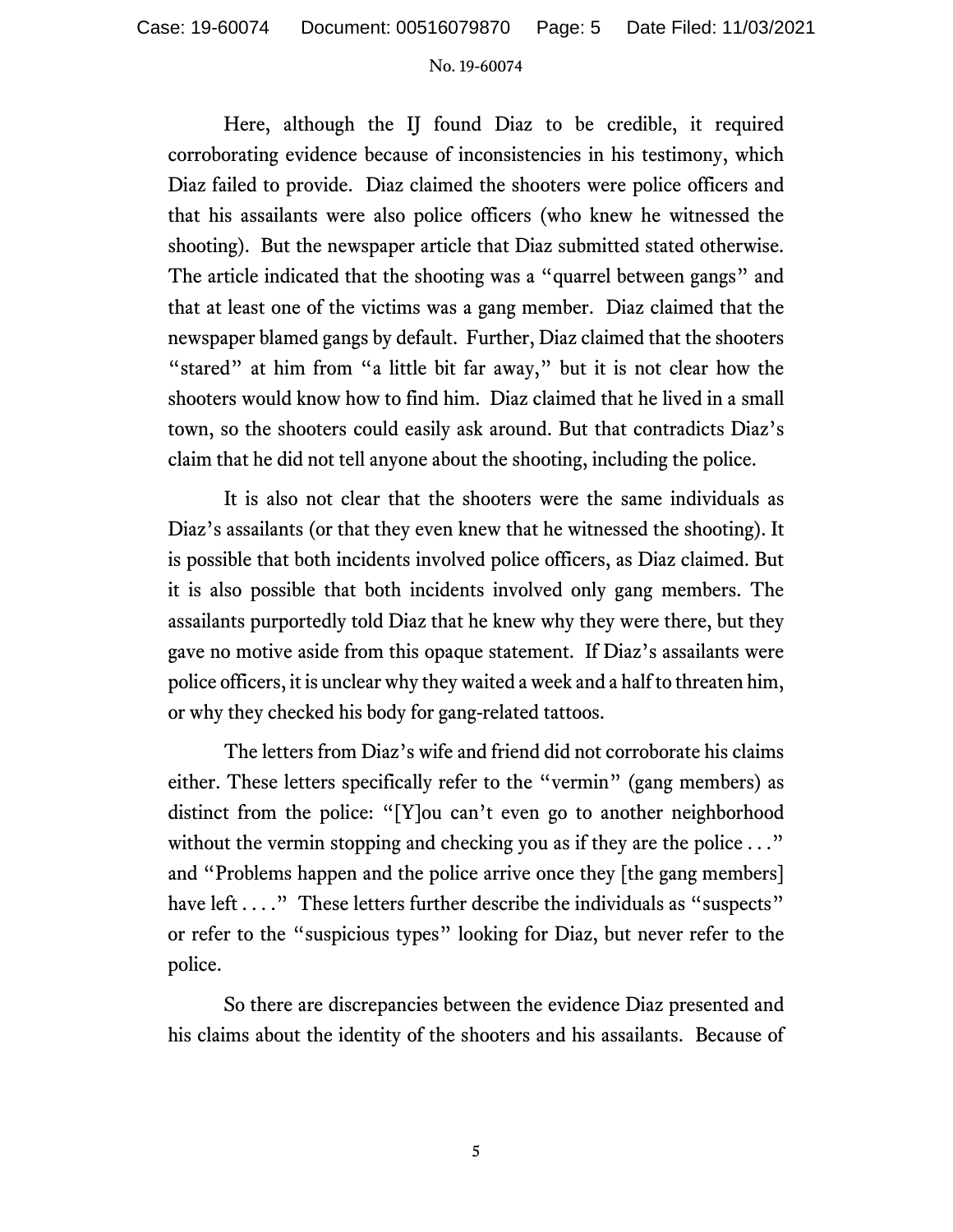these discrepancies, the IJ ruled that Diaz failed to corroborate three claims: that (1) his assailants knew he witnessed the taxi shooting, (2) his assailants were able to identify him and find his home, and (3) his assailants were police officers.

Diaz argued before the BIA and before us that he was not given the opportunity to show that he could not reasonably obtain corroborating evidence for any of these discrepancies, but the record indicates otherwise. When the IJ requires corroborating evidence and the petitioner fails to provide it, the BIA has explained that the IJ must give the petitioner "an opportunity to explain why he could not reasonably obtain such evidence . . . ." *Avelar-Oliva v. Barr*, 954 F.3d 757, 770 (5th Cir. 2020) (quoting *Matter of L-A-C-*, 26 I. & N. Dec. 516, 521 (BIA 2015)). Diaz attempted to corroborate the claim that his assailants were able to identify him and find his home: he maintained that he lived in a small town and that the assailants could ask around for his location. And Diaz otherwise argued that he could not reasonably corroborate his other claims. The IJ even specified the three things that Diaz had to corroborate, despite having no obligation to do so, 8 U.S.C.  $\S$  1229a(c)(4)(B), yet Diaz declined to give further testimony on remand. Diaz, therefore, failed to establish that the IJ refused to give him an opportunity to present corroborating evidence.

Alternatively, Diaz argued that he could not have reasonably obtained corroborating evidence, but the record again indicates otherwise. Diaz maintained that it would not be reasonable for him to explain how his assailants identified him and found his home, or to track down and identify those assailants as police officers. But Diaz did not need to explain the method his assailants used to locate him. Rather, he needed to show the connection between the shooters and his assailants. And Diaz did not have to "seek the cooperation of the very forces he [was] fleeing" to corroborate their identities.